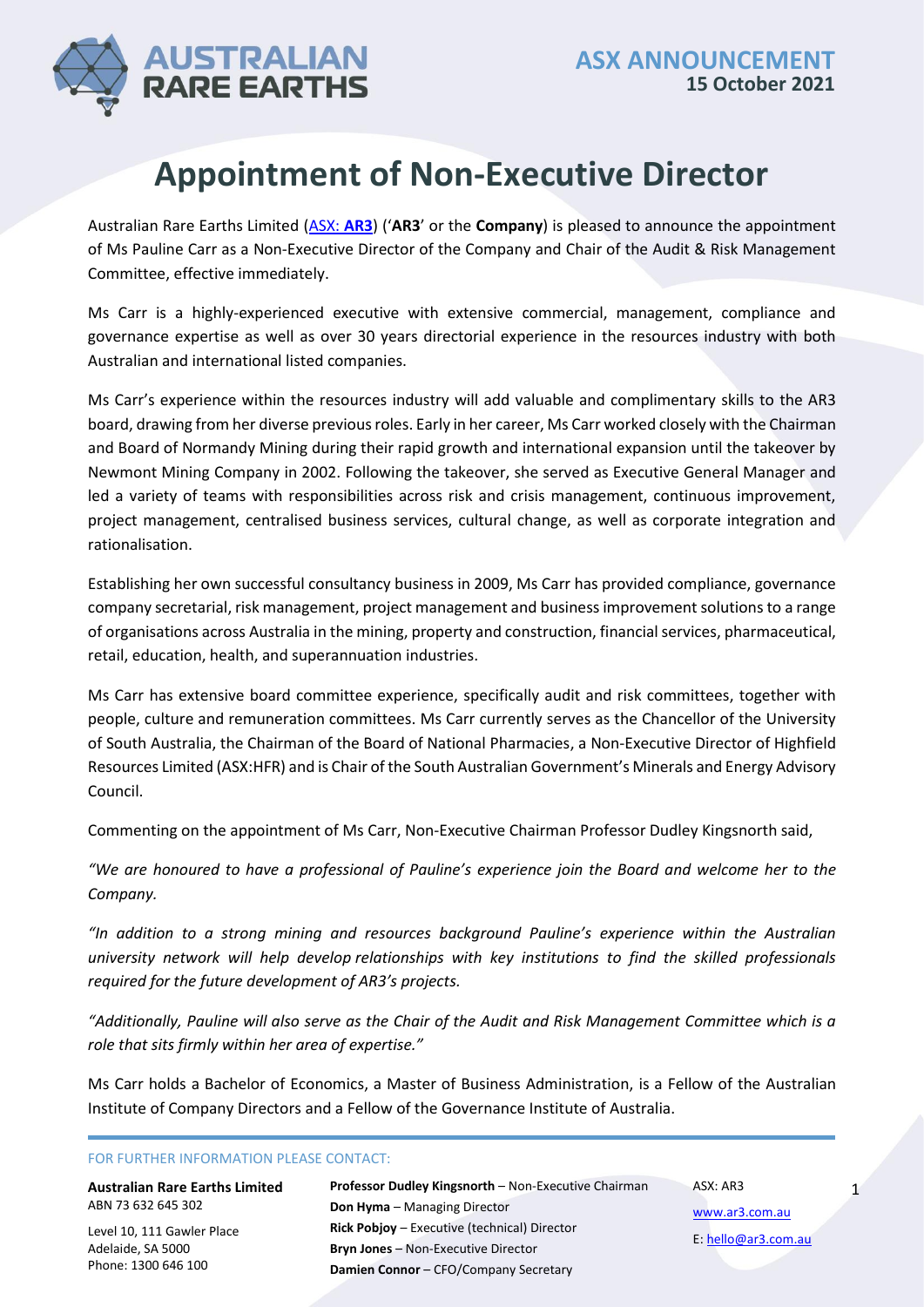

In accordance with the ASX Listing Rules an Appendix 3X Initial Director's Notice is attached for Ms Carr.

The Board of Australian Rare Earths Limited authorised this announcement to be given to ASX.

### **For further Information please contact:**

Mr Donald Hyma Managing Director Tel: 1300 646 100 E: [hello@ar3.com.au](mailto:hello@ar3.com.au)

Mr Damien Connor Company Secretary/Chief Financial Officer Tel: 1300 646 100 E: [hello@ar3.com.au](mailto:hello@ar3.com.au)

### **For Media and Broker queries contact:**

Michael Weir / Cameron Gilenko Citadel-MAGNUS Tel: 0402 347 032 / 0466 984 953 E: [mweir@citadelmagnus.com](mailto:mweir@citadelmagnus.com) / [cgilenko@citadelmagnus.com](mailto:cgilenko@citadelmagnus.com)

### **About Australian Rare Earths Limited**

Australian Rare Earths (AR3) is committed to the timely exploration and development of its 100% owned, flagship Koppamurra Project, located in South Australia and Victoria. Koppamurra is a prospective ionic clay hosted rare earth element (REE) deposit; uniquely rich in the REEs required in the manufacture of rare earth permanent magnets which are essential components in energy efficient motors.

The Company is focused on executing a growth strategy that will ensure AR3 is in a position to become an independent and sustainable source of HREEs, playing a pivotal role in the global transition to renewable sources of energy such as wind power and in decarbonising the worlds energy landscape, through the adoption of electric vehicle transportation.

**Australian Rare Earths Limited** ABN 73 632 645 302

Level 10, 111 Gawler Place Adelaide, SA 5000

Phone: 1300 646 100 Email[: hello@ar3.com.au](mailto:hello@ar3.com.au) Website[: www.ar3.com.au](http://www.ar3.com.au/) ASX Code: **AR3**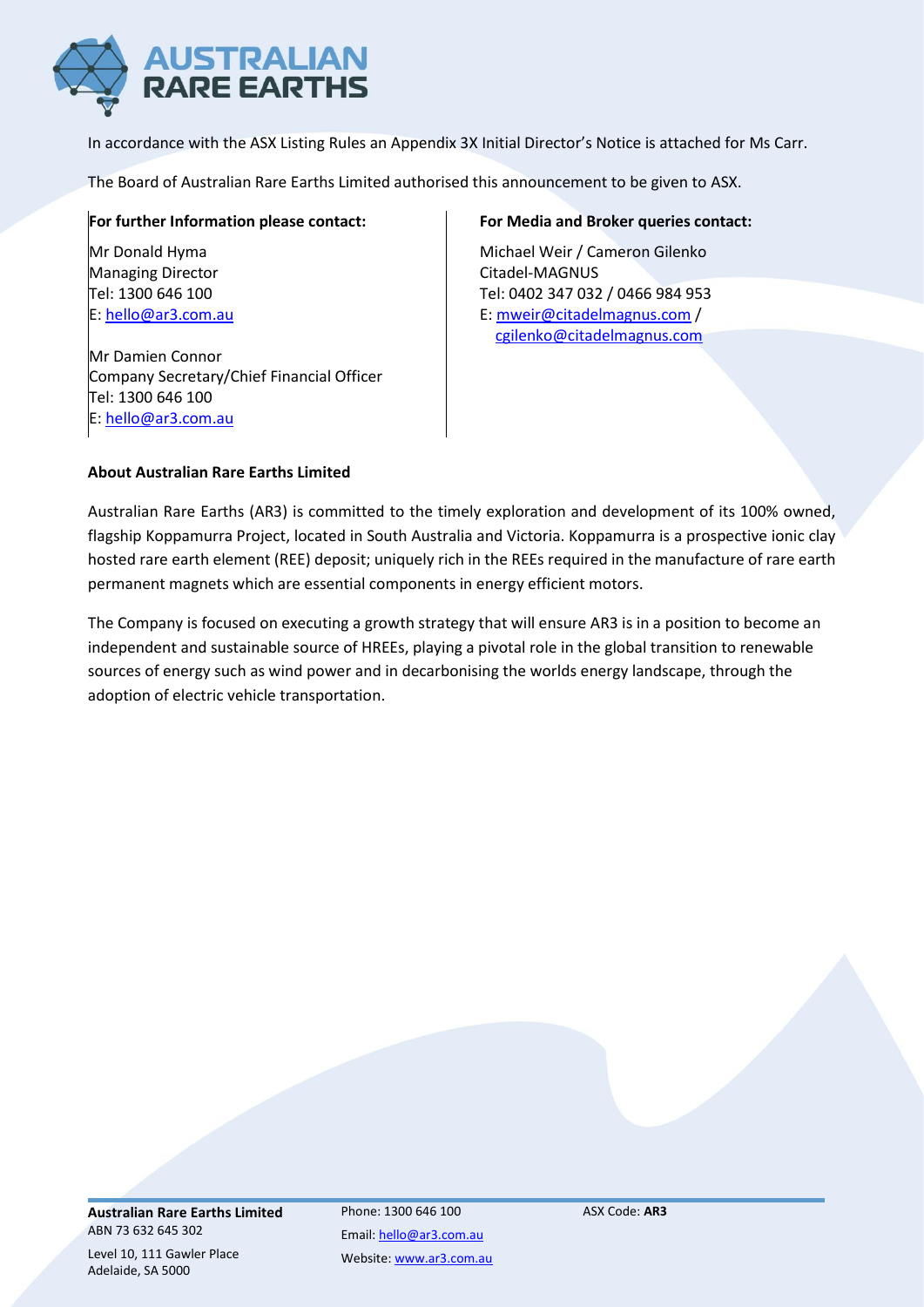*Rule 3.19A.1*

# **Appendix 3X**

### **Initial Director's Interest Notice**

*Information or documents not available now must be given to ASX as soon as available. Information and documents given to ASX become ASX's property and may be made public.*

Introduced 30/9/2001.

|                     | Name of entity: AUSTRALIAN RARE EARTHS LIMITED |
|---------------------|------------------------------------------------|
| ABN: 73 632 645 302 |                                                |

We (the entity) give ASX the following information under listing rule 3.19A.1 and as agent for the director for the purposes of section 205G of the Corporations Act.

| <b>Name of Director</b> | Pauline Fay Carr |
|-------------------------|------------------|
| Date of appointment     | 15/10/2021       |

#### **Part 1 - Director's relevant interests in securities of which the director is the registered holder** *In the case of a trust, this includes interests in the trust made available by the responsible entity of the trust*

Note: In the case of a company, interests which come within paragraph (i) of the definition of "notifiable interest of a director" should be disclosed in this part.

### **Number & class of securities**

Nil.

<sup>+</sup> See chapter 19 for defined terms.